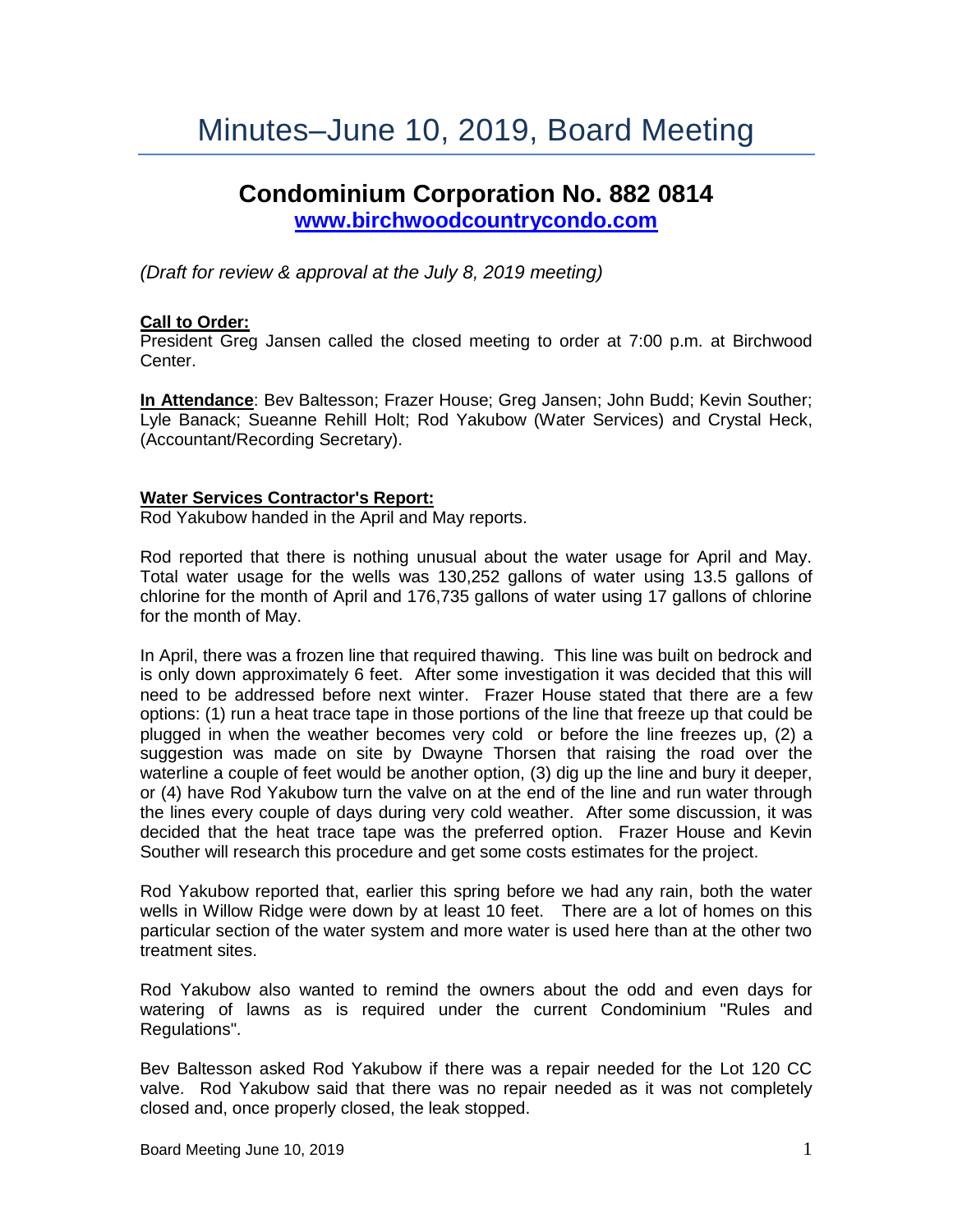Rod Yakubow also reported that the water treatment tank repair completed last month in the Willow Ridge is working.

Bev Baltesson thanked Rod for all the hard work and time he spent in April working to free the frozen water line.

#### **Site Services Contractor's Report:**

Bruce Swanston was not in attendance. His weekly log reports have been received and filed. Frazer House was able to provide an update from the log reports.

Work in the community this past month includes:

- Culvert markers that were unnecessary have been removed.
- Some markers required repair and that has been done.
- Street light bulb near lot 45 has been replaced.
- Small trees around the centre have been removed.
- Repairs to the loose shingles on the centre are in need of sealant. Bruce Swanston has purchased the tar and will get this done.
- Bruce Swanston has been watering the roads where necessary to keep the dust down.
- Bev Baltesson wanted to thank Bruce Swanston for the great job he is doing on keeping the bridge clean of debris.

#### **Approval of the April 17, 2019 Minutes**

Minutes of the April 17, 2019 meeting minutes were previously circulated. **Motion:** Bev Baltesson moved that the minutes be accepted as presented; John Budd seconded the motion. **Carried Unanimously**

Draft Minutes of the June 1, 2019 AGM were reviewed, no errors were noted so they are ready for presentation at next year's AGM.

Minutes of the June 1, 2019 organization meeting minutes were previously circulated. **Motion:** Lyle Banack moved that the minutes be accepted as presented; Frazer House seconded the motion. **Carried Unanimously**

### **Financial Services Report:**

Crystal Heck handed out copies of the draft April 2019 financial report for the Boards' review. The arrears for the 2018-2019 condo year is minimal with most outstanding accounts less than 30 days in arrears. One lot in arrears will have to be sent to the lawyer for caveat and foreclosure. Bev Baltesson is already receiving 2019/2020 condo fees from owners.

### **Site Services Report:**

Frazer House did some investigating on three spruce trees thought to be diseased and located on common property adjacent to Lot 173. Todd MacLean from Pembina Nursery was hired to evaluate these trees. His report confirmed that there are two trees, out of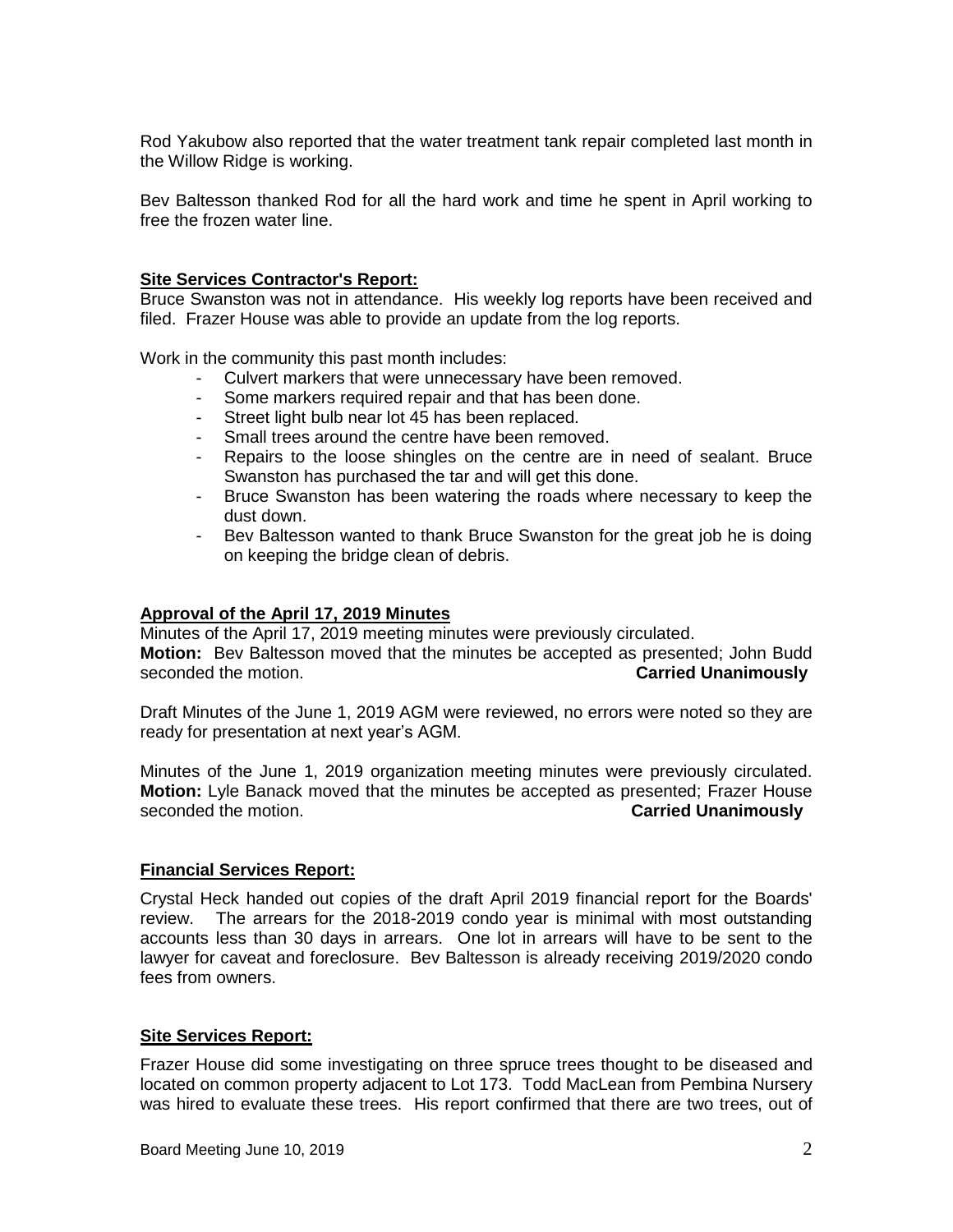the three in question, that are unhealthy with a fungal problem and if not treated may need to be removed. Todd MacLean also suggested that all the trees could be fertilized with nitrogen to help with their longevity. The third tree is very large, and the top is quite bent. This tree though currently healthy could come down in a windstorm.

**Motion:** Lyle Banack moved that Frazer House be authorized to spend up to \$2000 to have a contractor come in to remove the two diseased trees. Greg Jansen seconded the motion. **Carried Unanimously**

# **Secretarial Report:**

Sueanne Rehill Holt did not have a formal report but advised the board that she will work to streamline the minutes to avoid unnecessary information.

# **Brazeau County Liaison Report:**

Lyle Banack outlined talks he had with the County and discussions took place with Board members as follows,

Lyle Banack met with CAO Jocelyn Whaley and Councilor Anthony Heinrichs on June 4, 2019. This meeting was to discuss water treatment system upgrade in Birchwood and all possible solutions to that issue.

Jocelyn Whaley and her staff are looking at the various grants that may be available to the County or the Condo Plan for the upgrade of the water system. They are looking at the feasibility of three different grant options to determine which one is the most beneficial and the most likely to produce a favorable outcome. She will be updating Lyle as this process continues. It is unclear at this time if any of the options would require the dissolution of the Condominium Plan.

Sueanne Rehill Holt stated that the previous Board has already been given the information by email from Alberta Infrastructure that there are no grant available directly to the Condominium Corporation. Brazeau County is eligible for grants; however, we would have to be a hamlet within their system to have these grants help us.

Lyle Banack is meeting again with Jocelyn Whaley and Anthony Heinrichs in the near future. Lyle requested another Board member accompany him and Greg Jansen will try to attend. Lyle will update the board by email after that meeting. Jocelyn is confident that a much clearer path will emerge prior to the July informational meeting.

Bev Baltesson informed the Board that she was aware of some lot owners who may abandon their properties if the Condominium Corporation owners decide to pay for the water system upgrades. Some owners have also indicated that these costs of these upgrades would be a financial burden. She reminded the Board that this water upgrade is just the beginning of many future costs related to our aging infrastructure, changing Government regulations, etc. Lyle Banack remarked that there have been lot abandonments in the past and that many lots were taken over by the Board or County and then resold by bid. Bev Baltesson stated this process can be lengthy, and costs would need to be picked up by the remaining owners. Sueanne Rehill Holt commented that we should be concerned about all the lot owner and work to resolve this issue without anyone losing their properties and possibly their homes.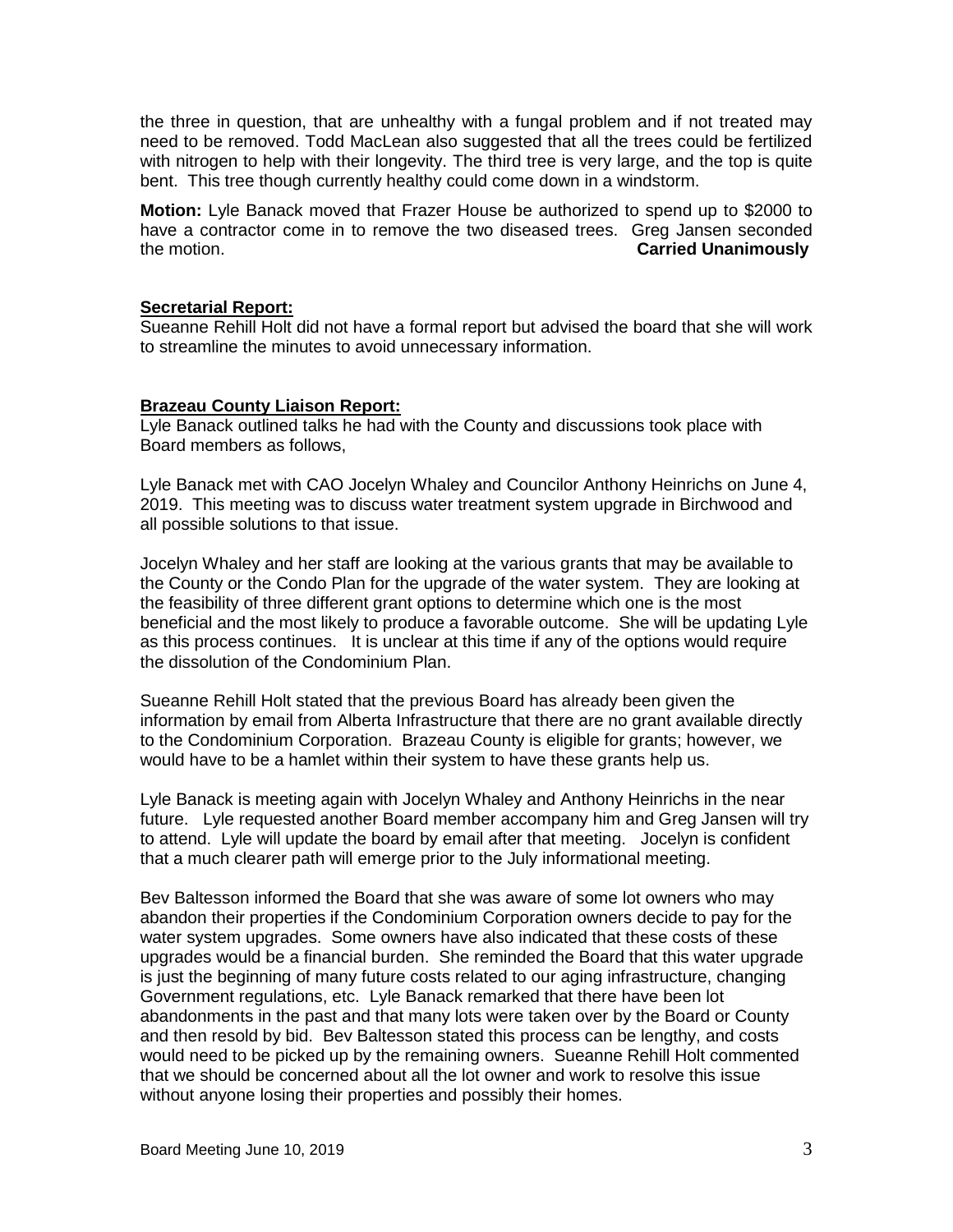# **Old Business:**

### **Action items List:**

- Electrical boxes replacement & installation: Frazer House will ask Jerry Wells what boxes need critical replacement. Lyle Banack felt that the Board should wait until after direction from the July 13, 2019 meeting.
- Contract Review Committee: This is ongoing with Frazer House, Kevin Souther & John Budd recently appointed.
- CC Valve & Water Hydrant location: Bev Baltesson and Rod Yakubow will continuing working to get this project completed.
- Snow blower liner rebuild, Bruce Swanston has not completed this as yet.
- Dust control: Frazer House will check with Brazeau County to make sure we are on their list for this to be completed as applied for this summer.
- Yard clean up notices have been sent out and there is currently lots of activity in the community. Frazer House and Kevin Souther will do a follow up review of the yards that have already received notices.
- Electrical service installation at the Xplornet tower: Frazer House asked the Board to authorize Jan Wells, who is willing to volunteer, to continue with this project to its completion. The Board agreed to leave Jan Wells as the contact for any Xplornet until the project is completed.
- Electrical breaker purchase: Jerry Wells has ordered another breaker.

### **New Business:**

Bev Baltesson provided the new directors with an office tour showing the location of keys, board member information folders, locks and a records storage file orientation.

Sueanne Rehill Holt received all the confidentiality contracts from the directors for filing.

The Board discussed an email received from Lot 6 on May 24th and again on May 31st, dated April 15, 2019 and a response from the Board will be sent to the owner via email.

The Board discussed an email received from Lot 51 on June  $6<sup>th</sup>$ , dated May 28th. Frazer House was able to assist the owner with a contractor to do yard maintenance. An email response will be sent to the owner regarding the additional questions in the owner's email.

The Condo Corporation received the partial invoice from Minnow Engineering for the work completed to date on the Water upgrade issue. The invoice will be paid for from funds in the operating account.

The Board discussed an email received from Lot 68 on May 31<sup>st</sup>. The Board will respond via email regarding the owner's concerns.

Sueanne Rehill Holt sent an email to the Fire Department regarding the possibility of getting fire condition signage at the entrance of the community. The Fire Department forwarded her email to Brazeau County and the Council will review her request on their meeting correspondence agenda.

Bev Baltesson also briefly discussed upcoming changes to the Condo Act & Regulations that will come into effect July 1, 2019 and January 1, 2020. These changes will significantly increase administrative work and office costs. The changes are extensive and include additional mailings to owners, software & equipment upgrades, additional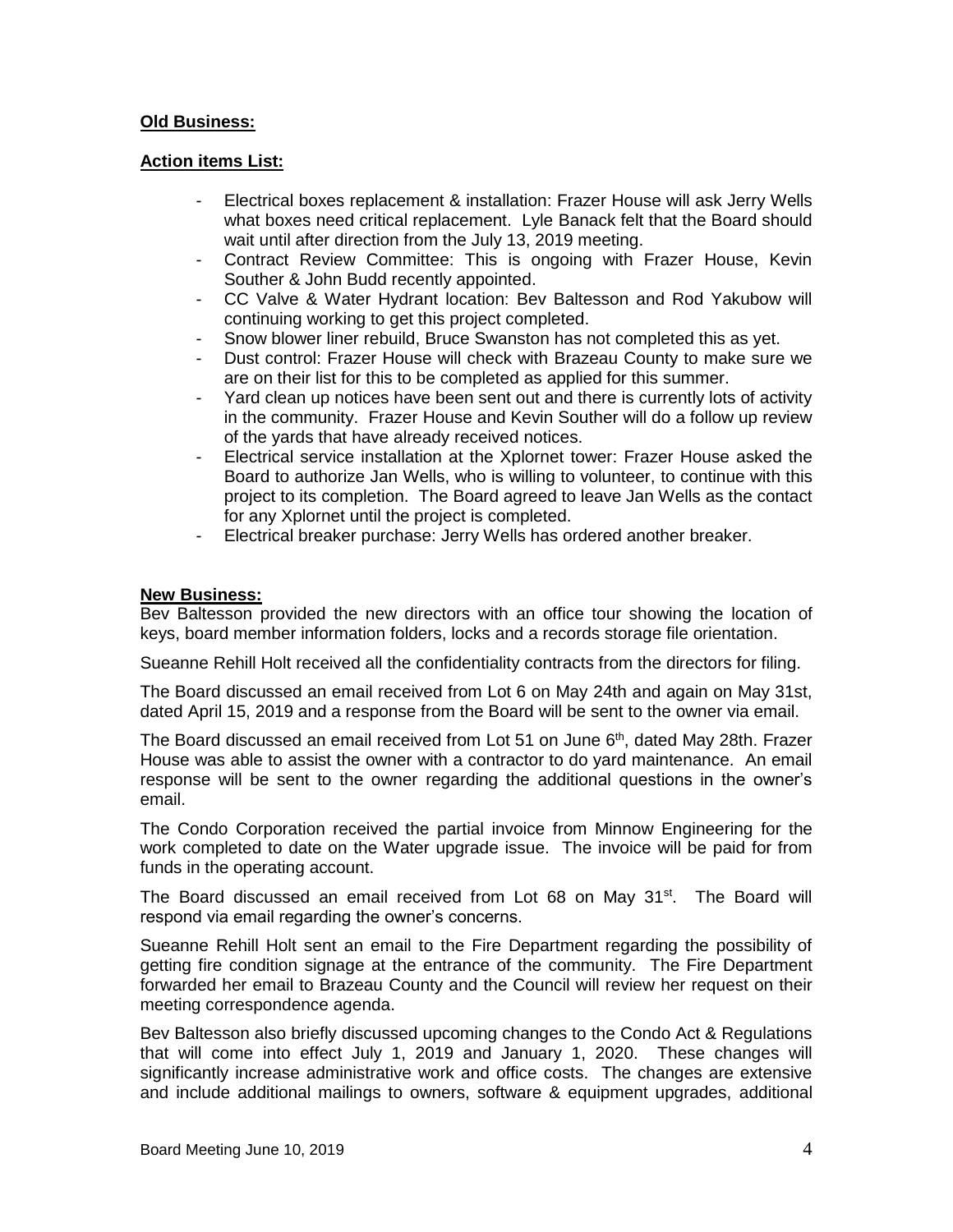office work, etc. This added expense relating to these changes was not reflected in the budget for this year as the Board was not aware of the extent of the changes at the time of the budget meeting held in May 2019. Jan Wells has volunteered to go through the changes and assist the Board with managing these changes.

Bev Baltesson advised that on May  $5<sup>th</sup>$  we received an email for a request by a septic service contractor to put signage in our community. The Board discussed this email and feels that, as the lagoon is now open to septic haulers, signage inside the community is no longer required. The Board suggests that signage for any kind of advertising should be outside of the community. An email response to the sewage contract will be sent.

**Motion:** Lyle Banack moved that the septic contractor signs be removed from inside the community; John Budd seconded the motion. **Carried Unanimously**

John Budd will contact the septic contractors that currently have signage in the community to have them removed.

The voicemail and email set-up and monitoring has been updated to only include the water contractor contact information as well as the site services contact information. All emergencies other than water and site services need to be directed to 911.

The Board wishes to remind owners to be vigilant in the community and if they see suspicious activities to please contact the RCMP. There have been a few break-ins in the community recently.

The Board also would like to remind owners to submit any questions they would like answered for the information meeting being held on July 13, 2019. The deadline for questions is June 15, 2019. The Board will meet on June 17, 2019 at 7pm to review the questions and to compile questions to be sent to the county, engineer, etc.

After some discussion, it was suggested that Birchwood Center may not be large enough to host the July 13, 2019 meeting. Bev Baltesson will talk to Sadie Thorsen about renting the clubhouse and if that is not available see about renting the Lindale Hall. If there is a change of venue; updates will be posted on the board, centre door and be disseminated by word of mouth.

### **New Owners:**

Bev Baltesson will deliver welcome packages to Lot 4 & Lot 95

# **Correspondence for Information, Review and Filing:**

Applications for use of Birchwood Centre – 2 Arrears Letters -12 Certificates of Title – 2 RCO energy Services quote for providing sanding chips Road use agreement for emergency south road access Development application  $-3$ Development permit – 1 Correspondence from Witten Law Office Letters of Non-Compliance – 10 Correspondence with Brazeau County re: development requirements clarification Correspondence with Brazeau County re: 2019 Dust control program